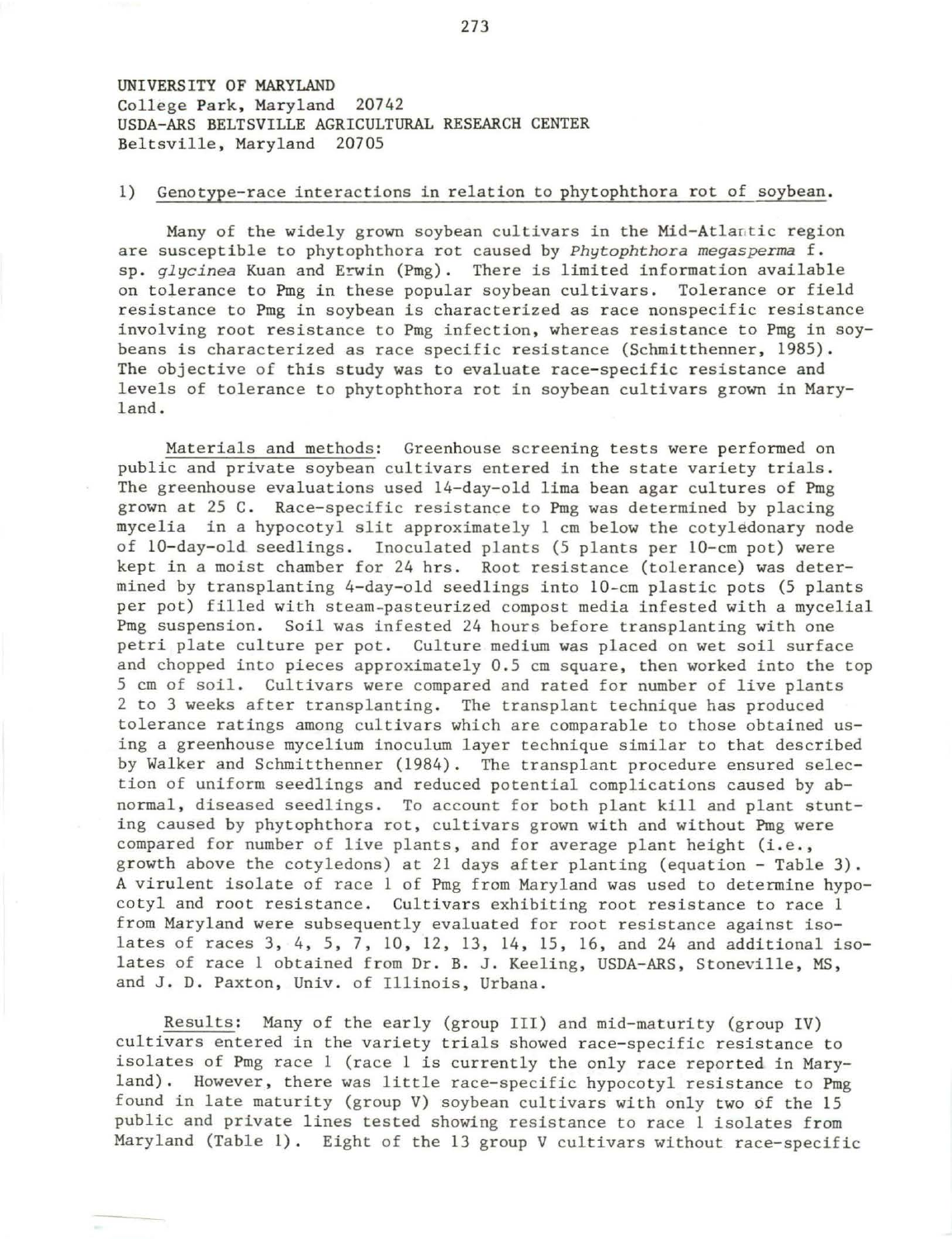| Group V                            | Cultivars                                                                                                                                                                                                                                                          | Hypocotyl<br>resistance | Root<br>resistance |
|------------------------------------|--------------------------------------------------------------------------------------------------------------------------------------------------------------------------------------------------------------------------------------------------------------------|-------------------------|--------------------|
| Public                             | , $\epsilon$ , $\texttt{Essex}_{\texttt{V}\in\mathcal{V}}$ , and the compact of $\mathcal{S}$ , and $\epsilon$                                                                                                                                                     |                         | S                  |
|                                    | Bay a beam a representative S                                                                                                                                                                                                                                      |                         | S                  |
|                                    | York<br>wi social (sm5) nives be have                                                                                                                                                                                                                              |                         | R                  |
|                                    | Forrest and you refuge to some Section                                                                                                                                                                                                                             |                         | $\mathbb{R}$       |
|                                    | Epps, highwatermals at measured                                                                                                                                                                                                                                    | S                       | R                  |
|                                    | Toano<br>constituents, officer words                                                                                                                                                                                                                               | $\mathbf{S}$            | R                  |
| Private                            | sonadalagy of Hibana suay Ja basi<br>Asgrow 5149 and the state of the Second Second Second Second Second Second Second Second Second Second Second Second Second Second Second Second Second Second Second Second Second Second Second Second Second Second Second |                         | MR                 |
|                                    | Coker 425 Jun showing under Speaking                                                                                                                                                                                                                               |                         | MS                 |
|                                    | Coker 575                                                                                                                                                                                                                                                          |                         | MR                 |
|                                    | Coker 485                                                                                                                                                                                                                                                          |                         | <b>MR</b>          |
| THE R. P. LEWIS CO., LANSING MICH. | Jacques $X-83140$                                                                                                                                                                                                                                                  | S                       | MR                 |
|                                    | Pioneer 5482                                                                                                                                                                                                                                                       | S <sub>s</sub>          | S                  |
| a particular viene                 | Pioneer 9531                                                                                                                                                                                                                                                       | R                       | NA                 |
|                                    | S. S. FFR-561                                                                                                                                                                                                                                                      | . <b>S</b>              | MS                 |
|                                    | Stanford HT 5203                                                                                                                                                                                                                                                   | $f \circ R$             | NA                 |

| Table 1. | Hypocotyl and root resistance reactions to race 1 (Maryland iso- |  |
|----------|------------------------------------------------------------------|--|
|          | late) in Maturity Group V cultivars entered in the state soybean |  |
|          | variety trials <sup>a</sup>                                      |  |

NA = unable to evaluate root resistance because of hypocotyl resistance for race 1.

|       |      | Cultivars    |                    |                          |              |           |
|-------|------|--------------|--------------------|--------------------------|--------------|-----------|
| Races |      | Verde        | <b>Essex</b>       | York                     | Ware         | Forrest   |
| 1     | (MD) | c            | $\epsilon$         | D                        | $\mathbf{R}$ | D         |
|       |      |              | $\mathbf{C}$       | -014<br>D                | D            |           |
|       |      |              |                    |                          |              |           |
|       |      | <b>MS</b>    | <b>MR</b><br>- 137 | D                        | D            |           |
| 10    |      | $\mathbf{C}$ | $\epsilon$         | DI BWS                   | <b>MR</b>    | <b>MR</b> |
| 14    |      |              | $\epsilon$         |                          | D            | R         |
| 16    |      | <b>MS</b>    | <b>MR</b>          | D                        | D            | R         |
| 24    |      | S            | s                  | $\mathbf{C}$<br>rei on l | R            | $\,$ MR   |

|  | Table 2. Root resistance reaction to different races of Pmg <sup>a</sup> |  |  |  |
|--|--------------------------------------------------------------------------|--|--|--|

 $a_S$  = all plants dead (5 plants per pot);

```
MS = 3-4 plants dead;
```

```
MR = 3-4 plants alive;
R = \text{no dead.} We have the source of decomposition of R = \text{no dead.}
```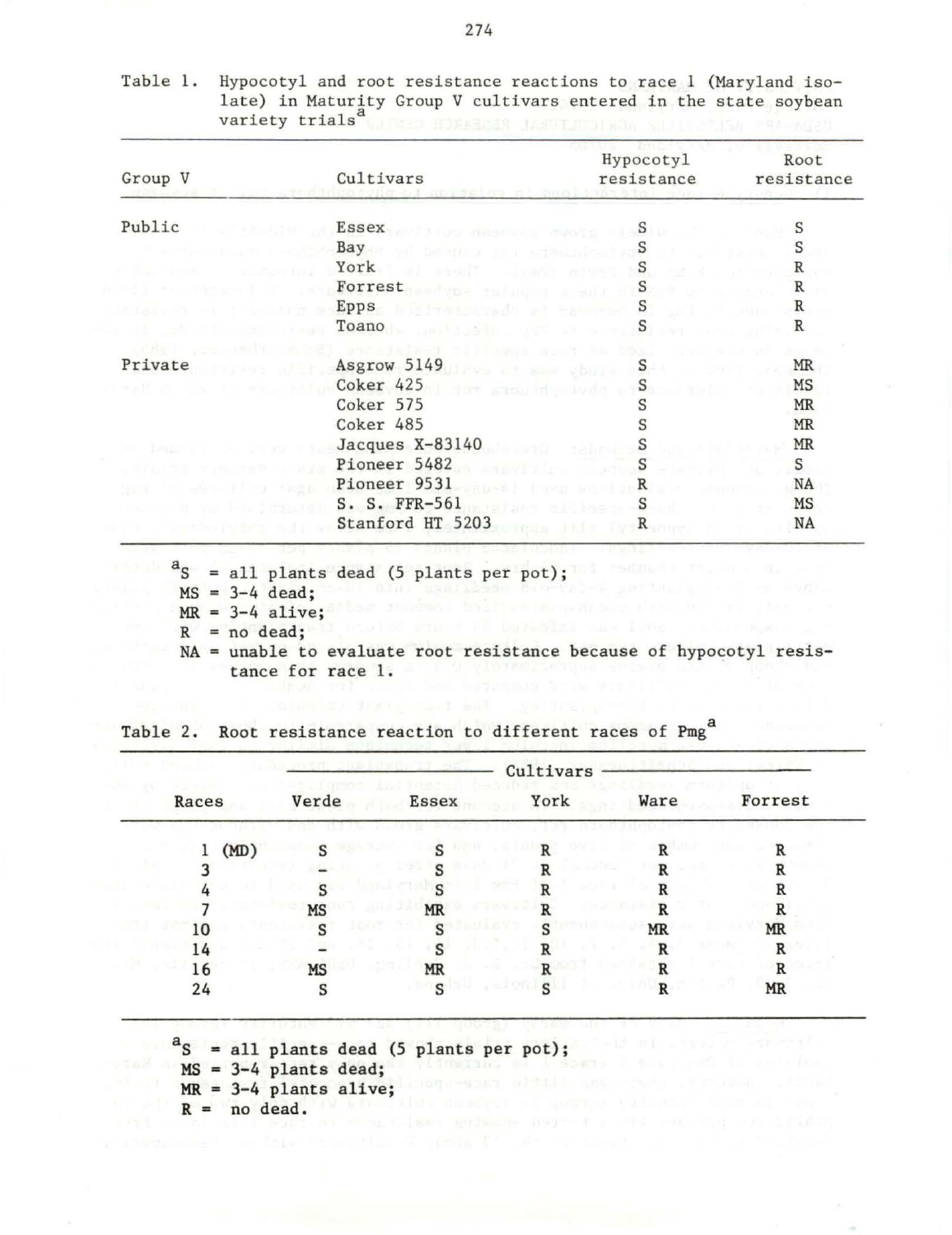|                           | Cultivars      |                  |      |      |  |
|---------------------------|----------------|------------------|------|------|--|
| $\texttt{Isolate/Race}^b$ | Essex          | Williams         | York | Ware |  |
| Test 1                    |                | $\%$             |      |      |  |
| $MD-1$                    | $3^{\rm c}$    | $\boldsymbol{0}$ | 98   | 100  |  |
| $IL-1$                    | 75             | 76               | 95   | 97   |  |
| $IL-5$                    | 14             | 26               | 87   | 92   |  |
| $K-10$                    | $\overline{0}$ | $\sqrt{2}$       | 9    | 65   |  |
| $K-24$                    | $\overline{7}$ | 32               | 23   | 85   |  |
| $LSD$ $(0.05)$            | 15             | 25               | 27   | 22   |  |
| Test 2                    |                |                  |      |      |  |
| $MD-1$                    | $\overline{4}$ | $\mathbf{1}$     | 92   | 96   |  |
| $IL-1$                    | 81             | 83               | 96   | 102  |  |
| $IL-5$                    | 43             | 56               | 109  | 97   |  |
| $K-10$                    | $\mathbf 0$    | $\mathbf{1}$     | 3    | 87   |  |
| $K-24$                    | 22             | 29               | 54   | 99   |  |
| $LSD$ $(0.05)$            | 20             | 22               | 34   | 30   |  |

Table 3. Root resistance ratings of four soybean cultivars to different races of Pmg<sup>d</sup>

 $a_{\text{Rating}} = \frac{(\text{no. of live plants}) [\bar{x} \text{ height (Pmg)}]}{(\text{no. of live plants}) [\bar{x} \text{ height (Pmg)}]}$ 

 $- x 100%$ .

(no. of live plants)  $\overline{x}$  height  $(w/o$  Pmg)]

 $^{b}$ MD-1 = isolate of race 1 from Maryland; IL-1 and IL-5 = isolates of race 1 and 5, respectively, from Illinois; K-10 and K-24 = isolates of race 10 and 24, respectively, from Mississippi.

 $\text{c}_{\text{Values shown are the means of four replications; 5 plants per replica-}$ tion .

resistance to race 1 exhibited high levels of root resistance to race 1 isolates of Pmg. However, 'Essex', the most widely planted late-maturing cultivar in Maryland, showed little or no root resistance (Table 1).

The results in Tables 2 and 3 indicate that there are different levels of root resistance in soybean to Pmg. The genotype race interactions were highly significant. The isolates of race 1 from Illinois and Maryland showed marked differences in virulence (Table 3). The race 1 isolate from Illinois may have lost virulence; however, cultures of race 1 from Maryland have shown no loss in virulence over an 18-month period. The isolates of races 10 and 24 from Mississippi also appeared to differ in virulence. The reactions of 'York', Essex and 'Williams' to Maryland race 1 isolates compared to their